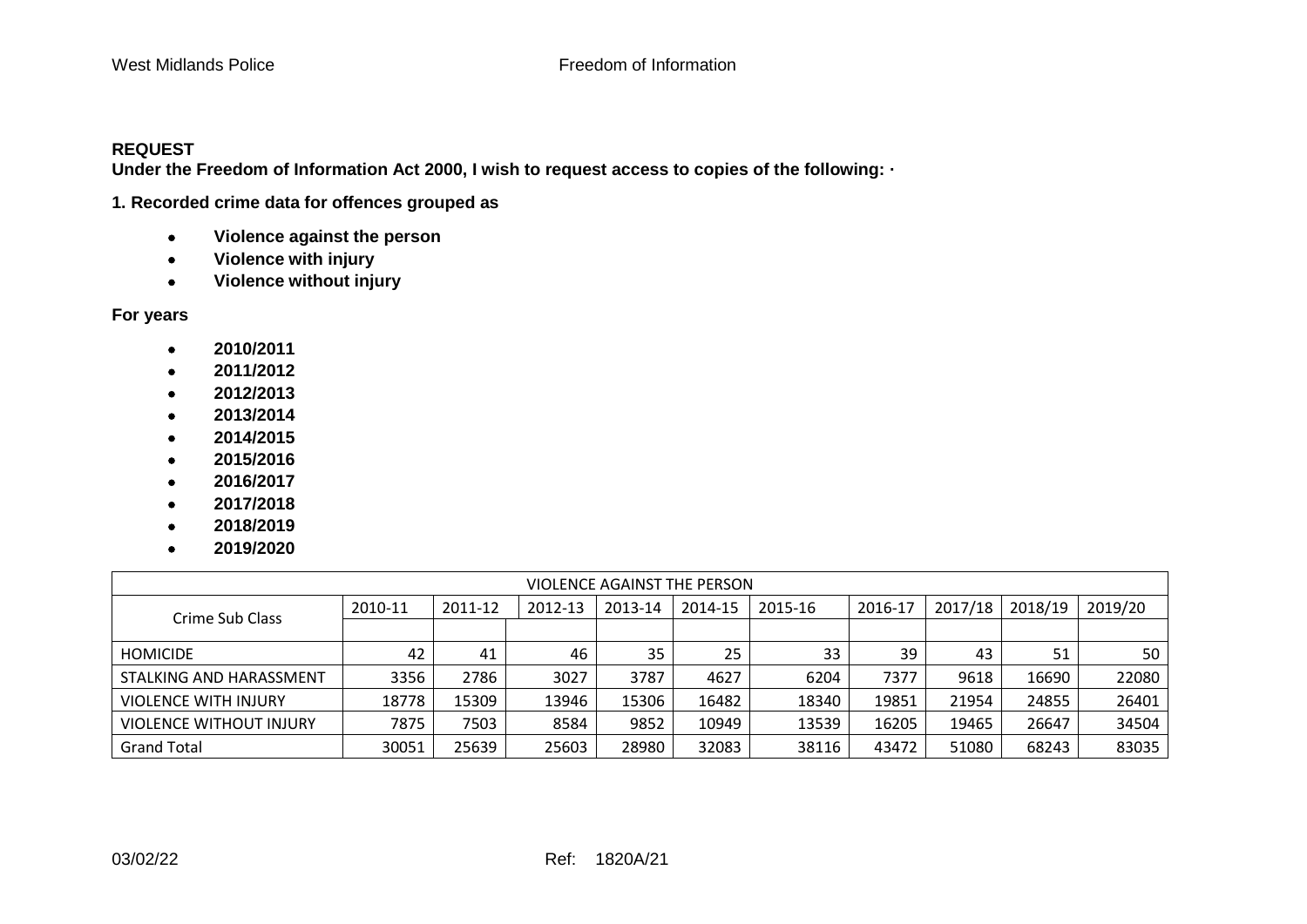## **2. Does your organisation tag or mark incidents report that involve violence and if so, what is the method used?**

The force record Crimes as per the Home Office recording / Counting rules

**3. Does your organisation record incidents involving reported violence and if so could the data for the number of recorded incidents be provided for the following years**

- • **2010/2011**
- • **2011/2012**
- • **2012/2013**
- • **2013/2014**
- • **2014/2015**
- • **2015/2016**
- • **2016/2017**
- • **2017/2018**
- • **2018/2019**
- • **2019/2020**

The cost of providing you with the information is above the amount to which we are legally required to respond i.e. the cost of locating and retrieving the information exceeds the 'appropriate level' as stated in the Freedom of Information (Fees and Appropriate Limit) Regulations 2004*.*

**4. Police officer staffing numbers (number of officers) for years:**

- • **2010/2011**
- • **2011/2012**
- • **2012/2013**
- • **2013/2014**
- • **2014/2015**
- • **2015/2016**